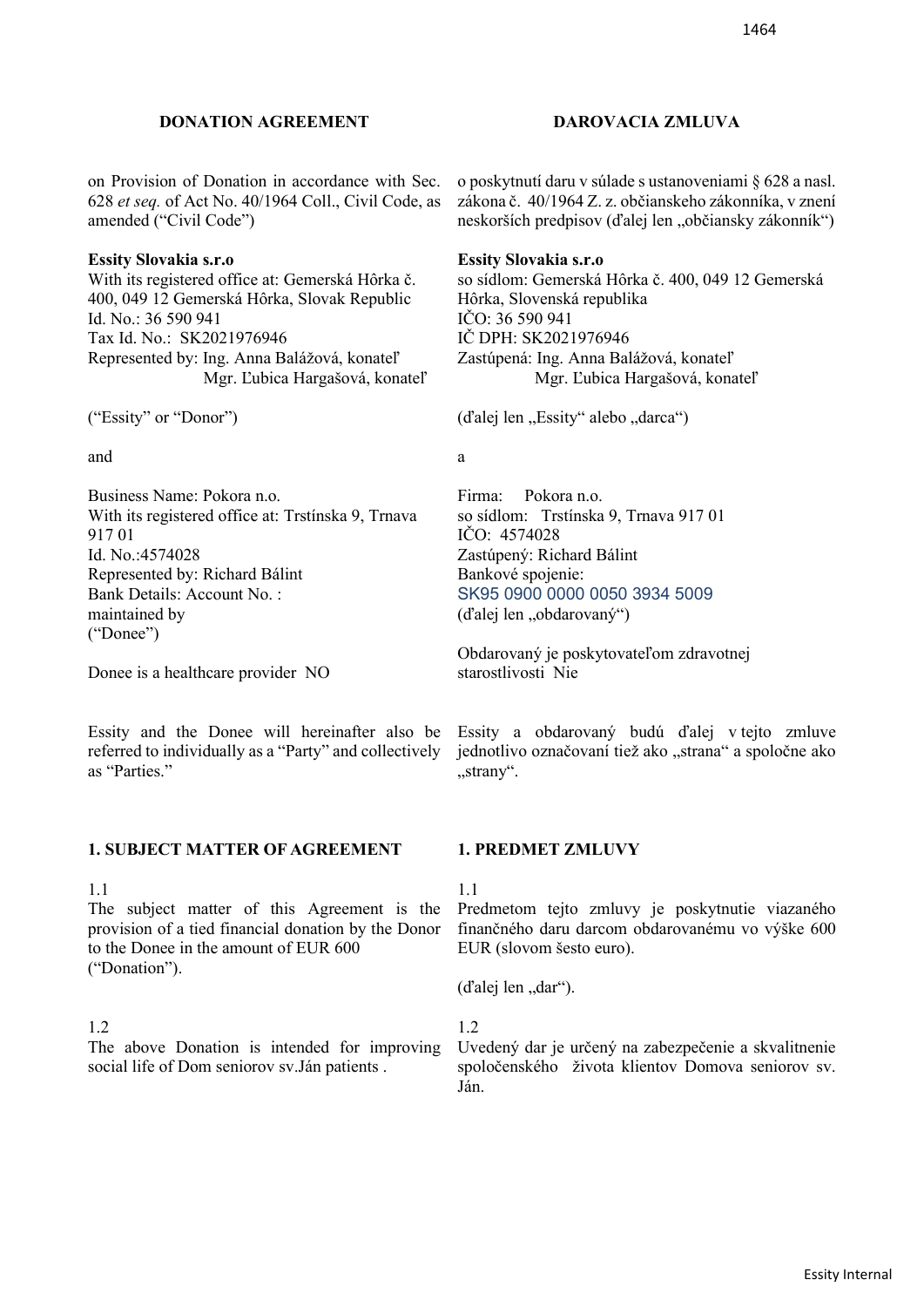By execution of this Agreement, the Donor donates the Donation as specified in Article 1.1 hereof to the Donee, and the Donee accepts the Donation under the terms and conditions as specified in this Agreement.

# **2. RIGHTS AND OBLIGATIONS OF THE PARTIES**

The financial amount subject to the Donation shall be paid to the Donee within thirty (30) days from execution of this Agreement by a wire transfer to the bank account of the Donee as specified in the heading of this Agreement.

## 2.2 2.2

The Donee undertakes to use the Donation as specified in Article 1.1 hereof solely for the purposes as described in Article 1.2 of this Agreement. In particular, the Donee undertakes not to use the Donation for private purposes.

## 2.3 2.3

The Donee undertakes to submit to the Donor any time on the basis of Donor's request documents evidencing the utilization of the Donation for the purpose agreed hereunder within 6 months from being provided with the Donation. If the Donee fails to fulfill this duty, it undertakes to return the Donation, or its part with respect to which the Donee has failed to evidence its utilization, to the Donor within fifteen (15) days from the request of the Donor, but no later than 7 months from being provided with the Donation.

The Donee represents that the fulfilment of its duties hereunder does not breach any generally binding legal regulations or internal policies of the Donee or its superior organization, including statutes and internal policies, regulations and orders. In case of any conflict between this Agreement and generally binding legal regulations or internal policies of the Donee, the Donee is obligated to inform the Donor thereof immediately.

The Donor is entitled to disclose information relating to the provided Donation, particularly as

## 1.3 1.3

Podpísaním tejto zmluvy darca daruje dar uvedený v ods. 1.1 tejto zmluvy obdarovanému a ten dar za podmienok uvedených v tejto zmluve prijíma.

# **2. PRÁVA A POVINNOSTI ZMLUVNÝCH STRÁN**

## $2.1$  2.1

Finančná čiastka, ktorá je predmetom daru, bude zaplatená obdarovanému do tridsiatich (30) dní od podpisu tejto zmluvy, a to bezhotovostným prevodom na bankový účet obdarovaného, uvedený v hlavičke tejto zmluvy.

Obdarovaný sa zaväzuje použiť dar špecifikovaný v ods. 1.1 tejto zmluvy výhradne na účely uvedené v ods. 1.2 tejto zmluvy. Obdarovaný sa obzvlášť zaväzuje, že dar nebude použitý pre súkromné účely.

Obdarovaný sa zaväzuje odovzdať darcovi kedykoľvek na jeho žiadosť do 6 mesiacov od poskytnutia daru doklady preukazujúce použitie daru pre zmluvný účel podľa tejto zmluvy. Ak obdarovaný túto povinnosť nesplní, zaväzuje sa vrátiť dar či jeho časť, u ktorej nebolo preukázané použitie, darcovi a to do pätnástich (15) dní od výzvy darcu, najviac však do 7 mesiacov od poskytnutia daru.

## 2.4 2.4

Obdarovaný vyhlasuje, že plnenie povinností na základe tejto zmluvy neporušuje všeobecne záväzné právne predpisy, alebo vnútorné predpisy obdarovaného či jeho nadriadenej organizácie, vrátane stanov a vnútorných predpisov, nariadení a príkazov. V prípade akéhokoľvek konfliktu tejto zmluvy so záväznými právnymi predpismi, alebo vnútornými predpismi obdarovaného, je obdarovaný povinný toto okamžite oznámiť darcovi.

# 2.5 2.5

Darca je oprávnený zverejniť informácie týkajúce sa poskytnutého daru, a to najmä o celkovej výške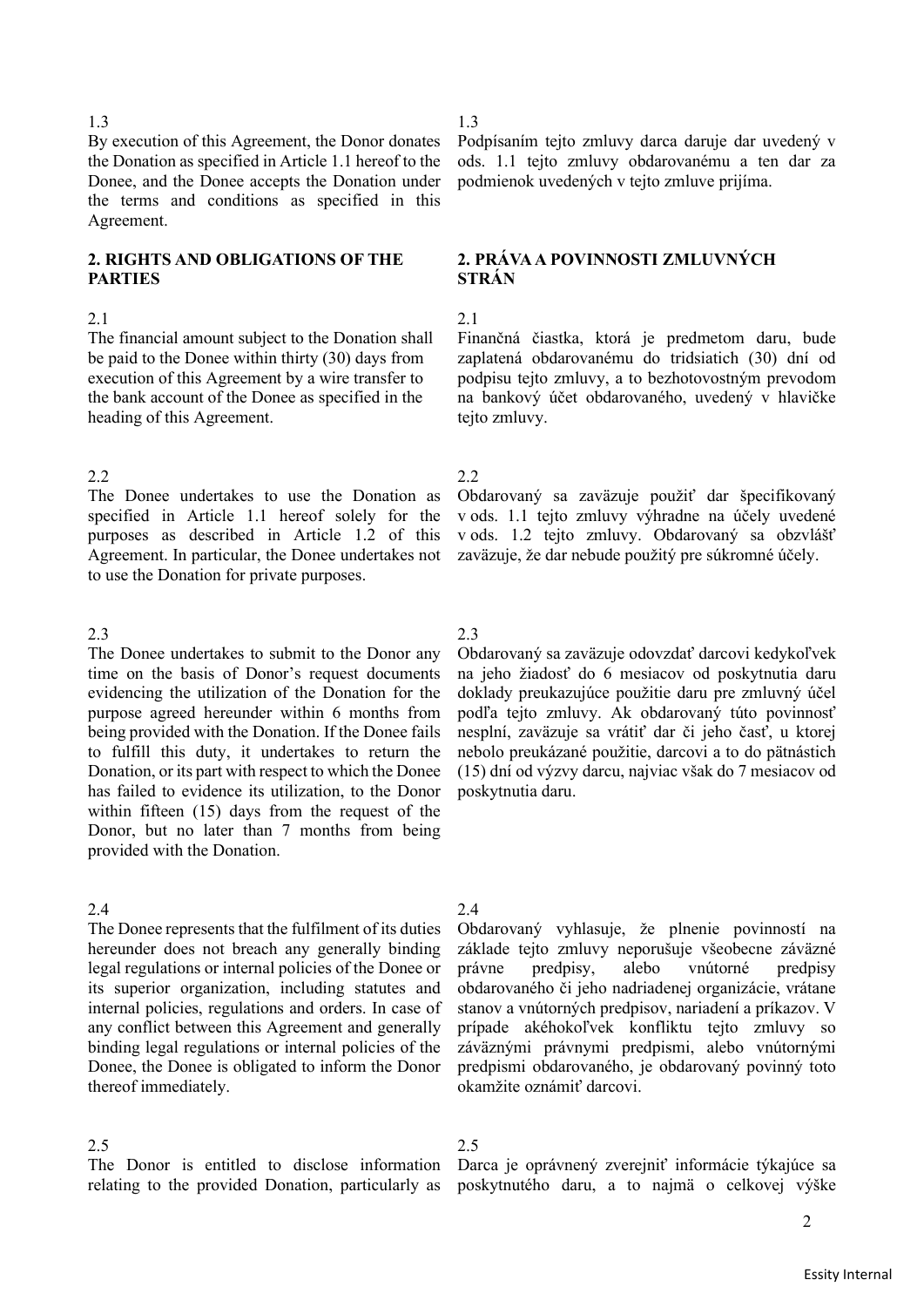regards the total amount of the provided funds, the entity to which the funds were provided and the purpose for which these funds were provided. In particular, the Donee acknowledges and agrees that the information on the financial contribution, or other performance provided by the Donor to the Donee hereunder, as the case may be, may be disclosed by the Donor on the web pages of Essity as well as disclosed according to the requirements of the valid legal regulations.

The Donee shall immediately inform the Donor of any investigation, audit or inspection conducted by a state or other supervising body, which may relate to the subject matter of this Agreement. The Donee shall submit to the Donor any results of such investigation, audit or inspection. The Donor shall be allowed to provide assistance to the Donee in responding to any queries in such investigation, audit or inspection relating to the company of the Donor or its products or services.

## 2.7.

In case the Donee is a healthcare provider according to the Sec.. 4 of the Act No. 578/2004 Coll. on Healthcare providers, healthcare professionals, on professional organizations in medicine and on change and amending some other acts, the Donation is subject of withholding tax, withheld and paid by the Donee.

poskytnutých finančných prostriedkov, o subjekte, ktorému boli prostriedky poskytnuté a o účele, na ktorý boli tieto prostriedky poskytnuté. Obdarovaný berie osobitne na vedomie a súhlasí, že informácie o finančnom príspevku, prípadne inom plnení, ktoré bolo poskytnuté darcom obdarovanému podľa tejto zmluvy, môžu byť darcom zverejnené na internetových stránkach spoločnosti Essity a tiež zverejnené v súlade s požiadavkami platnej legislatívy.

# 2.6 2.6

Obdarovaný okamžite upovedomí darcu o akomkoľvek opatrení, audite či kontrole uskutočňovanej štátnym, alebo iným dozorným orgánom, ktoré sa môžu vzťahovať k predmetu tejto zmluvy. Obdarovaný predloží darcovi výsledky akéhokoľvek takého opatrenia, auditu či kontroly. Darcovi bude umožnené, aby poskytol obdarovanému spoluprácu pri zodpovedaní otázok v rámci takého opatrenia, auditu či kontroly vzťahujúce sa k spoločnosti darcu či jeho výrobkom alebo službám.

## 2.7

V prípade, ak je obdarovaný poskytovateľom zdravotnej starostlivosti v súlade § 4 zákona č. 578/2004 Z. z. o poskytovateľoch zdravotnej starostlivosti, zdravotníckych pracovníkoch, stavovských organizáciách v zdravotníctve a o zmene a doplnení niektorých zákonov, podlieha dar zrážkovej dani, ktorú zrazí a odvedie darca.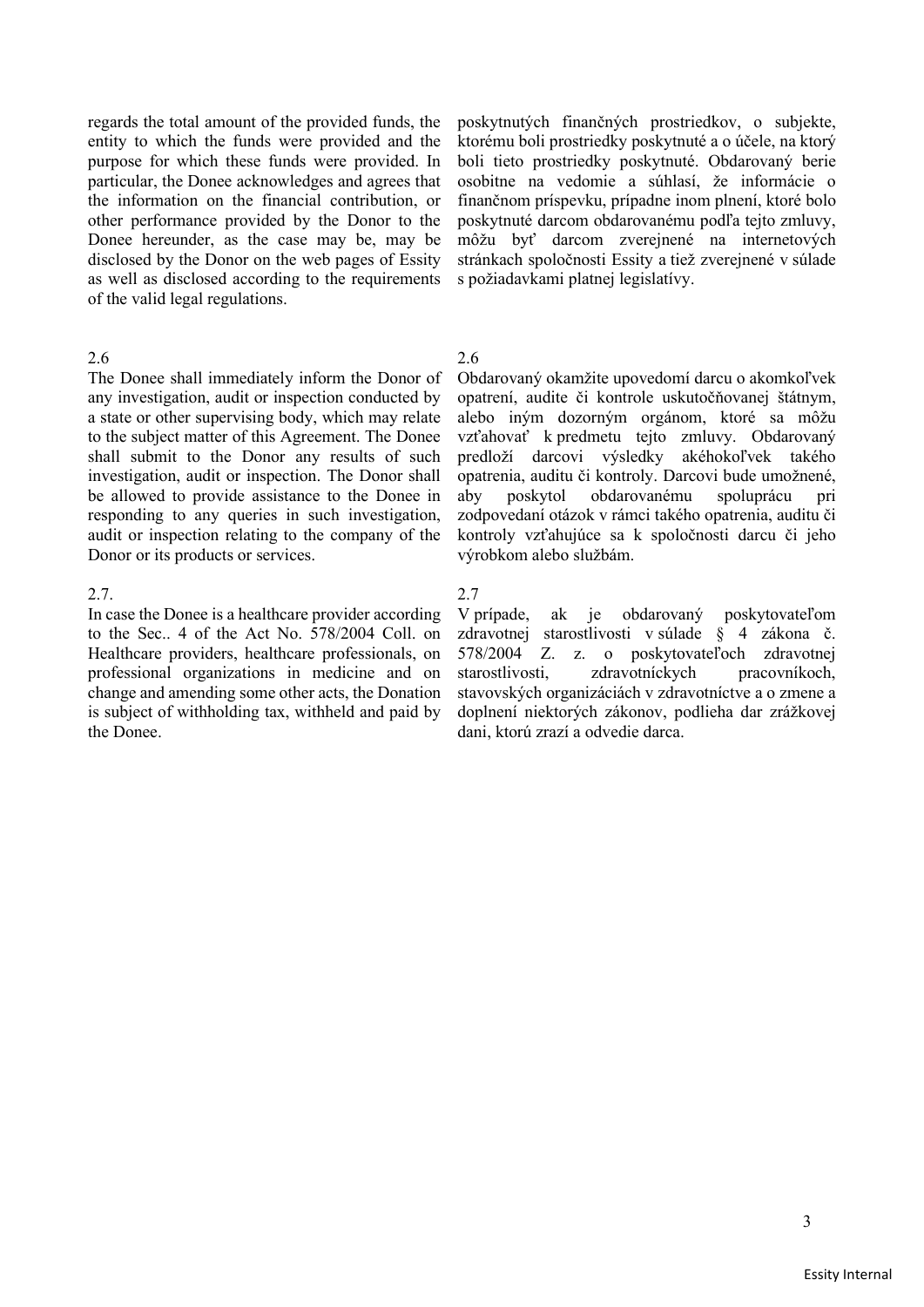In their performance of obligations arising out of this Agreement, the Parties shall act in compliance with all applicable legal regulations, including, without limitation, the anti-corruption rules valid in the Slovak Republic, as well as with any ethical and other industry codes of conduct.

## 3.2 3.2

The Donation is provided solely for the purpose as specified in Article 1.2 of this Agreement. The provision of the Donation is not connected with the establishment of any other rights or obligations of the Parties, in particular, with any obligation to prescribe, dispense, purchase, order or recommend the products of the Donor, or decide upon their registration or amount of reimbursement. The Donee explicitly represents and warrants that the Donation provided by the Donor hereunder will not be used for providing unearned benefits to persons authorized to prescribe and dispense products of the Donor or provide healthcare, regardless of whether or not such persons are members of the Donee's organization, or other persons in conflict with applicable provisions of the valid legal regulation.

## 3.3 3.3

In connection with the Donation, which the Donor provides to the Donee hereunder, and in connection with the other business activities relating to the Donor, the Donee confirms that it has not, and will not, in an unauthorized manner, provide or promise to donate and make, offer, or agree to make, or approve any payment or transfer of anything of value, whether directly or indirectly, to (i) any public official or public agent, (ii) any political party, party official or candidate for a public or political office, (iii) any person, if it knows or will have a reason to believe that the entire item of value or its part will be offered, donated or promised, directly or indirectly, to any of the persons specified under (i) or (ii) above, or (iv) any principal, director, employee, representative or agent of any existing or potential client of the Donor.

# **3. ANTI-CORRUPTION PROVISIONS 3. PROTIKORUPČNÉ USTANOVENIA**

## 3.1 3.1

Pri plnení záväzkov vyplývajúcich z tejto zmluvy budú strany konať v súlade so všetkými príslušnými právnymi predpismi, najmä protikorupčnými pravidlami platnými v Slovenskej republike, ako aj so všetkými etickými a ďalšími kódexmi v rámci daného odvetvia.

Účelom poskytnutia daru je výlučne účel špecifikovaný v ods. 1.2 tejto zmluvy. Poskytnutie daru nie je spojené s vznikom žiadnych ďalších práv alebo povinností strán, najmä so žiadnou povinnosťou prepisovať, vydávať, kupovať, objednávať či odporúčať výrobky darcu, prípadne rozhodovať o ich registrácii, alebo výške úhrady. Obdarovaný výslovne vyhlasuje a zaručuje, že dar poskytnutý darcom podľa tejto zmluvy nebude použitý pre poskytovanie neoprávnených výhod osobám oprávneným predpisovať či vydávať výrobky darcu alebo poskytovať zdravotnú starostlivosť, a to bez ohľadu na to, či sú také osoby členovia organizácie obdarovaného, či iným osobám v rozpore s príslušnými platnými právnymi predpismi.

V súvislosti s darom, ktorý darca poskytuje obdarovanému podľa tejto zmluvy, a v súvislosti s ostatnými obchodnými činnosťami týkajúcimi sa darcu, obdarovaný potvrdzuje, že neoprávnene nedal ani nesľúbil, a že neoprávnene nedá ani nesľúbi darovať a neuskutoční, neponúkne, nebude súhlasiť s uskutočnením ani neschváli žiadnu platbu či prevod čohokoľvek cenného, či už priamo alebo nepriamo, (i) akémukoľvek štátnemu úradníkovi či verejnému činiteľovi, (ii) akejkoľvek politickej strane, straníckemu funkcionárovi alebo kandidátovi na verejnú či politickú funkciu, (iii) akejkoľvek osobe, ak bude vedieť, alebo bude mať dôvod sa domnievať, že celá cennosť alebo jej časť bude ponúknutá, darovaná či prisľúbená, priamo či nepriamo, akejkoľvek osobe uvedenej pod bodom (i) alebo (ii) vyššie, alebo (iv) akémukoľvek vlastníkovi, členovi predstavenstva, zamestnancovi, zástupcovi či sprostredkovateľovi akéhokoľvek existujúceho či možného klienta darcu.

## 3.4 3.4

The Donee hereby explicitly represents that neither the Donee itself, nor its principals, directors,

Obdarovaný týmto výslovne vyhlasuje, že obdarovaný sám, ani jeho vlastníci, riaditelia, zamestnanci,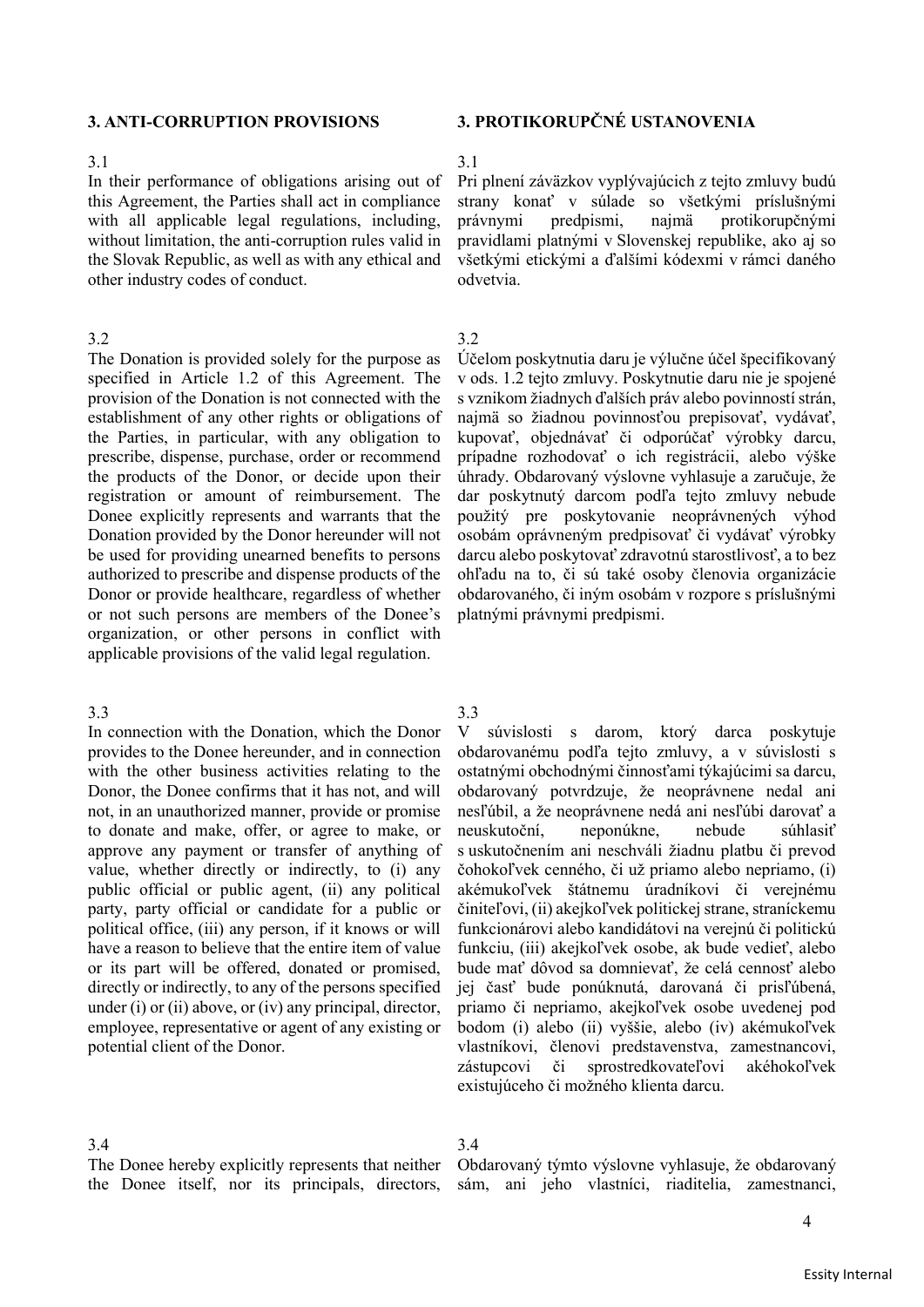employees, representatives or consultants will, directly or indirectly, represent or act on behalf of the Donor in connection with dealing with any person working at institutions owned by the state or before any state authority, institution or body for the purpose of (i) influencing any act or decision made by such person, (ii) influencing such person to perform or not to perform its statutory duty, (iii) obtaining an unjustified benefit, or (iv) making such person to use its influence upon the government or any other state institution or to influence its acts or decisions.

## $3.5$   $3.5$

The Donee undertakes to indemnify the Donor and to compensate the Donor for any and all costs, including the costs of legal representation, incurred in connection with a breach of any of the provisions of Articles 2, 3 and 4, with the right of the Donor to other remedies provided hereunder or by law not being affected.

# **4. CONFLICT OF INTEREST 4. STRET ZÁUJMOV**

The Donee represents that it does not have a contractual or other relationship with any other entity or person, which would constitute a conflict of interest on the part of the Donee in respect of the content and purpose hereof, and undertakes not to enter into any such contractual or other relationship during the term of effectiveness of this Agreement. The Donee further represents that it has obtained all necessary permits and approvals that are necessary within the organization or institution to which the Donee is connected for the acceptance of the Donation hereunder.

## **5. PUBLICATIONS AND OUTCOMES 5. PUBLIKÁCIE A VÝSTUPY**

# 5.1 5.1

The Parties represent that, if any publication or other material is made in connection with the purpose for which the Donation is provided and such is to be published, the Donor has the right to check the factual correctness of the stated data in advance prior to such publication. The Donor represents that it shall perform such check within sixty (60) business days from the day on which the final version of the material is presented to it. The Donor must not attempt to influence the texts included in such materials in any manner that would be advantageous for its own commercial interests.

zástupcovia, alebo konzultanti nebudú priamo alebo nepriamo zastupovať či konať v mene darcu v súvislosti s jednaním s akoukoľvek osobou pracujúcou v inštitúciách vlastnených štátom, alebo pred akýmkoľvek štátnym úradom, inštitúciou alebo orgánom, za účelom (i) ovplyvnenia akýmkoľvek konaním alebo rozhodnutím takejto osoby, (ii) vplyv takejto osoby, aby konala alebo nekonala svoju zákonnú povinnosť, (iii) opatrenia neoprávneného prospechu, alebo (iv) aby prinútili takúto osobu využiť jej vplyv na vládu alebo akúkoľvek inú štátnu inštitúciu alebo aby ovplyvnili jej konanie, alebo rozhodnutie.

Obdarovaný sa zaväzuje odškodniť darcu a nahradiť darcovi všetky náklady, vrátane nákladov na právne zastúpenie, ktoré vzniknú v súvislosti s porušením akéhokoľvek ustanovenia článku 2, 3 a 4, pričom právo darcu na ďalšie nápravné prostriedky poskytované touto zmluvou či zákonom týmto nie je dotknuté.

Obdarovaný vyhlasuje, že nie je k žiadnemu inému subjektu či osobe v zmluvnom ani inom vzťahu, čím by vznikal stret záujmov na strane obdarovaného vzhľadom k obsahu a účelu tejto zmluvy, a zaväzuje sa k takému zmluvnému či inému vzťahu po dobu účinnosti tejto zmluvy nevstupovať. Obdarovaný ďalej vyhlasuje, že obdržal všetky povolenia a schválenia, ktoré sú v rámci organizácie či inštitúcie, s ktorou je obdarovaný prepojený, nevyhnutné k prijatiu daru podľa tejto zmluvy.

Strany vyhlasujú, že ak je v súvislosti s účelom, pre ktorý je dar poskytovaný, vyhotovená akákoľvek publikácia či iný materiál, ktorý má byť zverejnený, má darca právo predchádzajúcej kontroly faktickej správnosti uvedených údajov pred takým zverejnením. Darca vyhlasuje, že túto kontrolu uskutoční počas šesťdesiatich (60) pracovných dní odo dňa, kedy mu daný materiál bude v konečnej verzii predložený. Darca sa nesmie pokúšať o ovplyvnenie textu v takýchto materiáloch spôsobom, ktorý by bol výhodný pre jeho vlastné komerčné záujmy.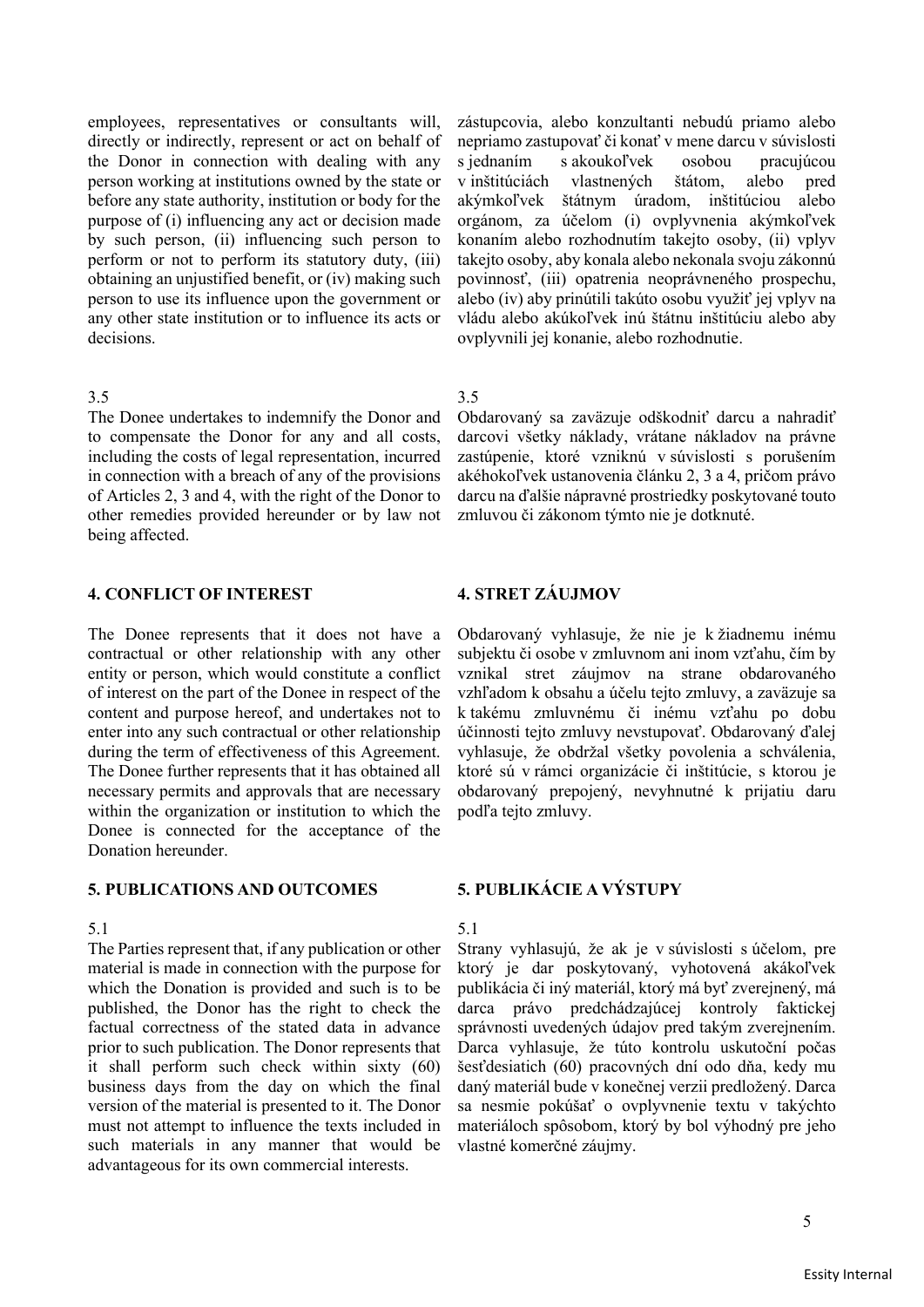The Parties represent that, by providing the Donation, the Donor does not become responsible for results of the activities or projects implemented as part of the purpose for which the Donation is provided.

# 6.1 6.1

This Agreement represents the entire agreement of the Parties regarding the Donation of the financial contribution as specified in Article 1.1 of this Agreement.

# 6.2 6.2

This Agreement becomes valid and effective upon its execution by both Parties.

The Parties agree that any breach of Articles 2, 3 and 4 of this Agreement shall be considered as a substantial breach of this Agreement and, in such a case, either Party may immediately rescind this Agreement by a written notice delivered to the other Party effective as of the time of delivery and request returning of the provided performance, if it is convinced in good faith that the provisions of Articles 2, 3 or 4 have been breached by the other Party, without such Party being obligated to compensate material and immaterial detriment to the other Party or provide any indemnification to it or pay other costs solely in consequence of such termination of this Agreement.

# 6.4 6.4

This Agreement is made in two counterparts, with each Party receiving one counterpart.

# 6.5 6.5

This Agreement is made in Slovak and English language version. In case of any discrepancies, Slovak language version shall prevail.

# 6.7 6.7

Changes and amendments to this Agreement may only be made in the form of written numbered amendments executed by both Parties.

Strany vyhlasujú, že poskytnutím daru sa darca nestáva zodpovedný za výsledky činností či projektov, ktoré sú v rámci účelu, pre ktorý je dar poskytovaný, realizované.

# **6. FINAL PROVISIONS 6. ZÁVEREČNÉ USTANOVENIA**

Táto zmluva predstavuje úplnú dohodu zmluvných strán týkajúcu sa darovania finančného príspevku špecifikovaného v ods. 1.1 tejto zmluvy.

Táto zmluva nadobúda platnosť a účinnosť podpisom oboch zmluvných strán.

# 6.3 6.3

Zmluvné strany súhlasia s tým, že porušenie článku 2, 3 a 4 tejto zmluvy bude považované za podstatné porušenie tejto zmluvy a ktorákoľvek zo strán môže v takom prípade okamžite od tejto zmluvy odstúpiť a žiadať vrátenie doposiaľ poskytnutého plnenia, a to písomným oznámením doručeným druhej zmluvnej strane a s účinnosťou od momentu doručenia, ak je v dobrej viere presvedčená, že ustanovenia článkov 2, 3 alebo 4 boli druhou stranou porušené, bez toho že by taká strana bola povinná druhej strane nahradiť majetkovú či nemajetkovú ujmu či vyplatiť akékoľvek odškodnenie alebo uhradiť iné náklady výlučne v dôsledku takéhoto ukončenia zmluvy.

Táto zmluva sa vyhotovuje v dvoch vyhotoveniach, a každá zo zmluvných strán obdrží jedno vyhotovenie.

Táto zmluva sa vyhotovuje v slovenskej a anglickej jazykovej verzii. V prípade akýchkoľvek rozporov je rozhodujúca slovenská jazyková verzia .

Zmeny a doplnenia tejto zmluvy je možné uskutočniť iba vo forme písomných, číslovaných dodatkov, podpísaných oboma stranami.